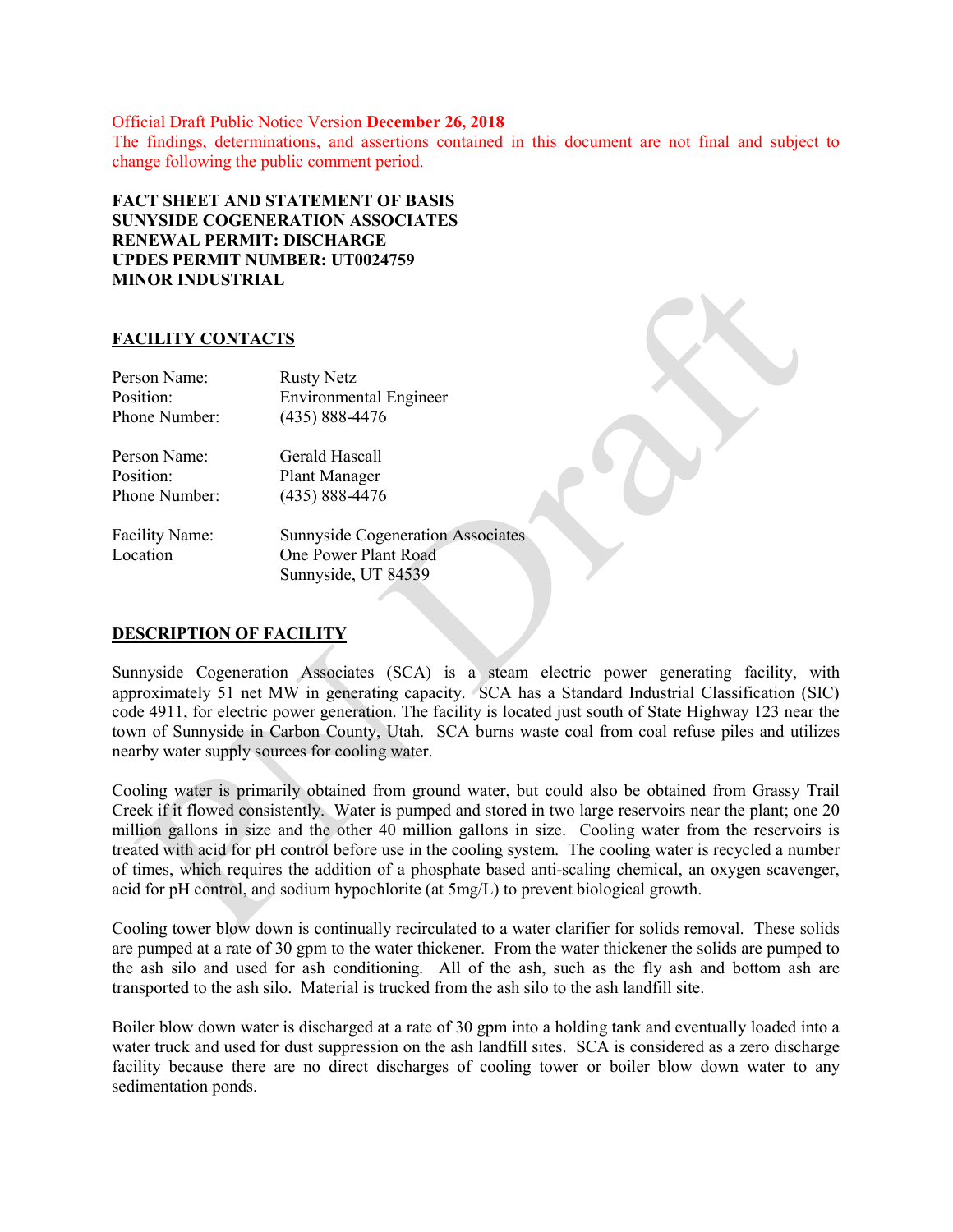# SUMMARY OF CHANGES FROM PREVIOUS PERMIT

SCA's site operating conditions have not changed since the permit renewal.

#### **DISCHARGE**

# DESCRIPTION OF DISCHARGE

SCA has a total of eleven discharge points in its present permit. In its permit application SCA asked that an additional discharge point called 018 be added to the permit. Outfall 018 is associated with SCA's #2 Ash Landfill. Discharges coming from the #2 Ash Landfill will report to the SCA #2 Sedimentation Pond and any discharges from the SCA #2 Sedimentation pond will end up in the pond associated with Outfall 018. There was one discharge over the last permit cycle due to a storm greater than a 100 year storm event. There have only been four discharges from this facility in the last 20 years.

| Outfall | Description of Discharge Point                                                                                                                                                               |
|---------|----------------------------------------------------------------------------------------------------------------------------------------------------------------------------------------------|
| 002     | Water Supply Pipeline, Latitude 39° 35' 50", Longitude 110° 22'<br>42". Water from the deep water well is conveyed via the water<br>supply pipeline discharged into Grassy Trail Creek.      |
| 003     | Water Supply Pipeline, Latitude 39° 32' 58", Longitude 110° 23'<br>32". Outfall for pipe line just before entrance to clean water<br>pond. Outfall is to Grassy Trail Creek.                 |
| 007     | Rail Cut Pond, Latitude 39° 32' 52", Longitude 110° 23' 48".<br>Surface runoff discharged from sedimentation pond to Icelander<br>Creek.                                                     |
| 008     | Old Coarse Refuse Pond, Latitude 39° 32′ 20", Longitude 110°<br>23' 03". Surface runoff discharged from sedimentation pond to<br><b>Iceland Creek.</b>                                       |
| 009     | Pasture Pond, Latitude 39° 32" 36", Longitude 110° 23' 29".<br>Surface runoff discharged from sedimentation pond to Icelander<br>Creek.                                                      |
| 012     | Coarse Refuse Toe Pond, Latitude 39° 32′ 28", Longitude 110°<br>23' 58". Surface runoff discharged from sedimentation pond to<br>Icelander Creek.                                            |
| 013     | Facility sedimentation Pond, Latitude 39° 32' 46", Longitude<br>$110^{\circ}$ 23' 49". Sedimentation pond to contain runoff from the<br>Cogeneration facility. Discharge to Icelander Creek. |
| 014     | Coal Pile Sedimentation Pond, Latitude 39° 32′ 45", Longitude<br>110° 23' 36". Sedimentation Pond to contain runoff from the<br>coal pile. Discharge to Icelander Creek.                     |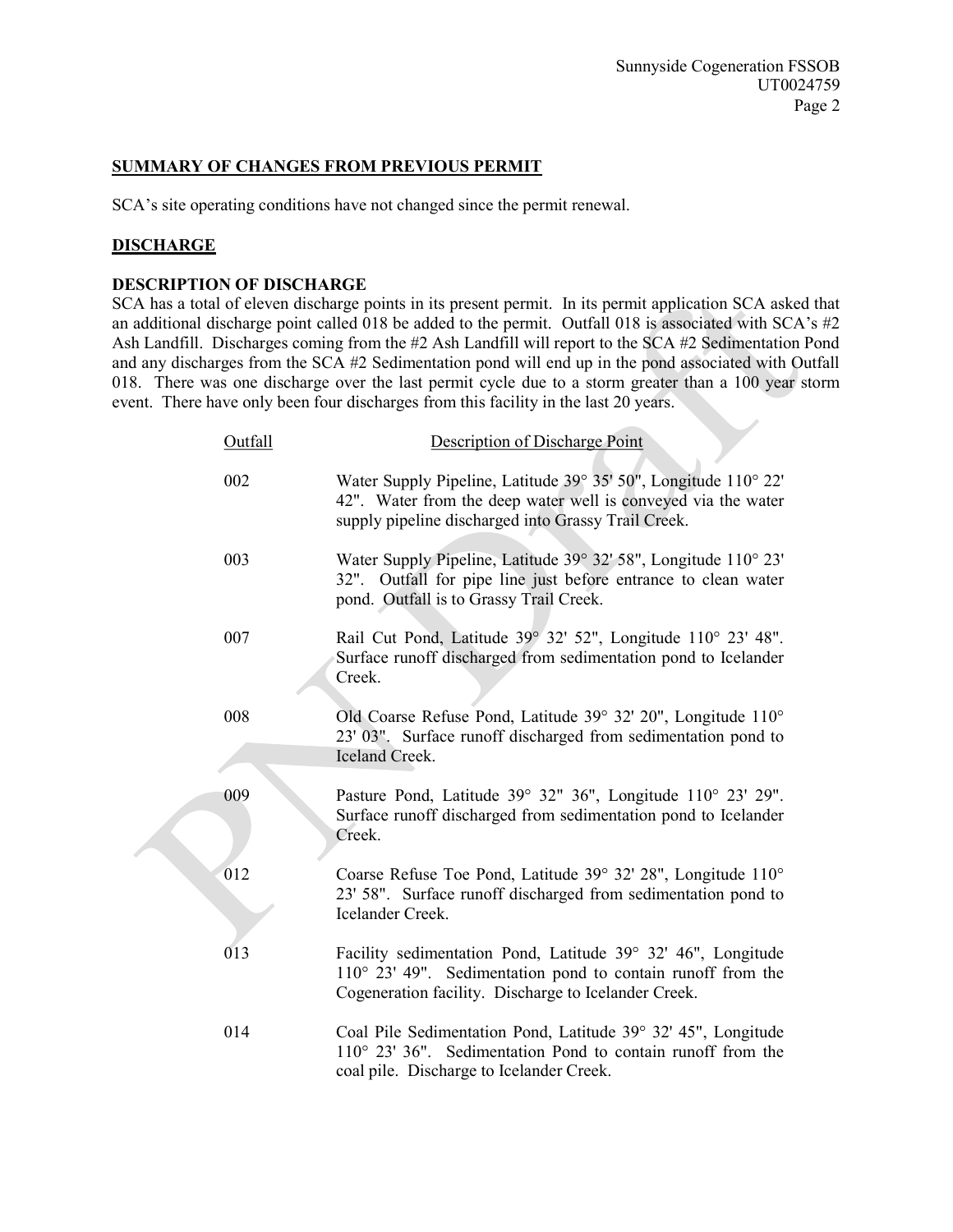| 016 | Borrow Area Pond, Latitude 39° 32′ 25", Longitude 110° 23'<br>45". Sedimentation pond containing runoff from soil borrow<br>area. Discharge to Icelander Creek.                                                    |
|-----|--------------------------------------------------------------------------------------------------------------------------------------------------------------------------------------------------------------------|
| 017 | The #1 Ash Landfill Sedimentation Pond, Latitude $39^{\circ}$ 32' 50"<br>N, Longitude 110° 23' 45" W. Sedimentation pond to contain<br>runoff from the Phase II landfill area. Discharge is to Icelander<br>Creek. |
| 018 | The #2 Ash Landfill Sedimentation Pond, Latitude 39°32' 18.3"<br>N, Longitude 110°23'10" W. Sedimentation pond to contain<br>runoff from the #2 Ash Landfill. Discharge is to Icelander<br>Creek.                  |

# RECEIVING WATERS AND STREAM CLASSIFICATION

Grassy Trail Creek and Icelander Creek are classified as 2B, 3C and 4 according to Utah Administrative Code (UAC) R317-2-13.

- 2B Protected for infrequent primary contact recreation. Also protected for secondary contact recreation where there is a low likelihood of ingestion of water or a low degree of bodily contact with the water. Examples include, but are not limited to, wading, hunting, and fishing.
- 3C Protected for non-game fish and other aquatic life, including the necessary aquatic organisms in their food chain.
- 4 Protected for agricultural uses including irrigation of crops and stock watering.

# BASIS FOR EFFLUENT LIMITATIONS

In accordance with regulations promulgated in 40 Code of Federal Regulations (CFR) Part 122.44 and in UAC R317-8-4.2, effluent limitations are derived from technology-based effluent limitations guidelines, Utah Secondary Treatment Standards (UAC R317-1-3.2) or Utah Water Quality Standards (UAC R317-2). In most cases where multiple limits have been developed, those that are more stringent apply. In cases where no limits have been developed, Best Professional Judgment (BPJ) may be used where applicable.

Based on UAC R317-1-3.2, Utah Secondary Treatment Standards, pH shall be limited to a minimum of 6.5 standard units and a maximum of 9.0 standard units at all discharge points and total suspended solids (TSS) shall be limited to 25 mg/L as a thirty-day average and to 35 mg/L as a seven-day average at all discharge points.

Based on Best Professional Judgment (BPJ) and limits and monitoring from the previous permit an oil and grease limitation of 10 mg/L will be included in the permit for outfalls 002, 003, 007, 008, 009, 012, and 016.

Dissolved oxygen (DO) shall meet a concentration of 5.0 mg/L as a thirty-day minimum average for all discharges. This is based on the waste load analysis (WLA).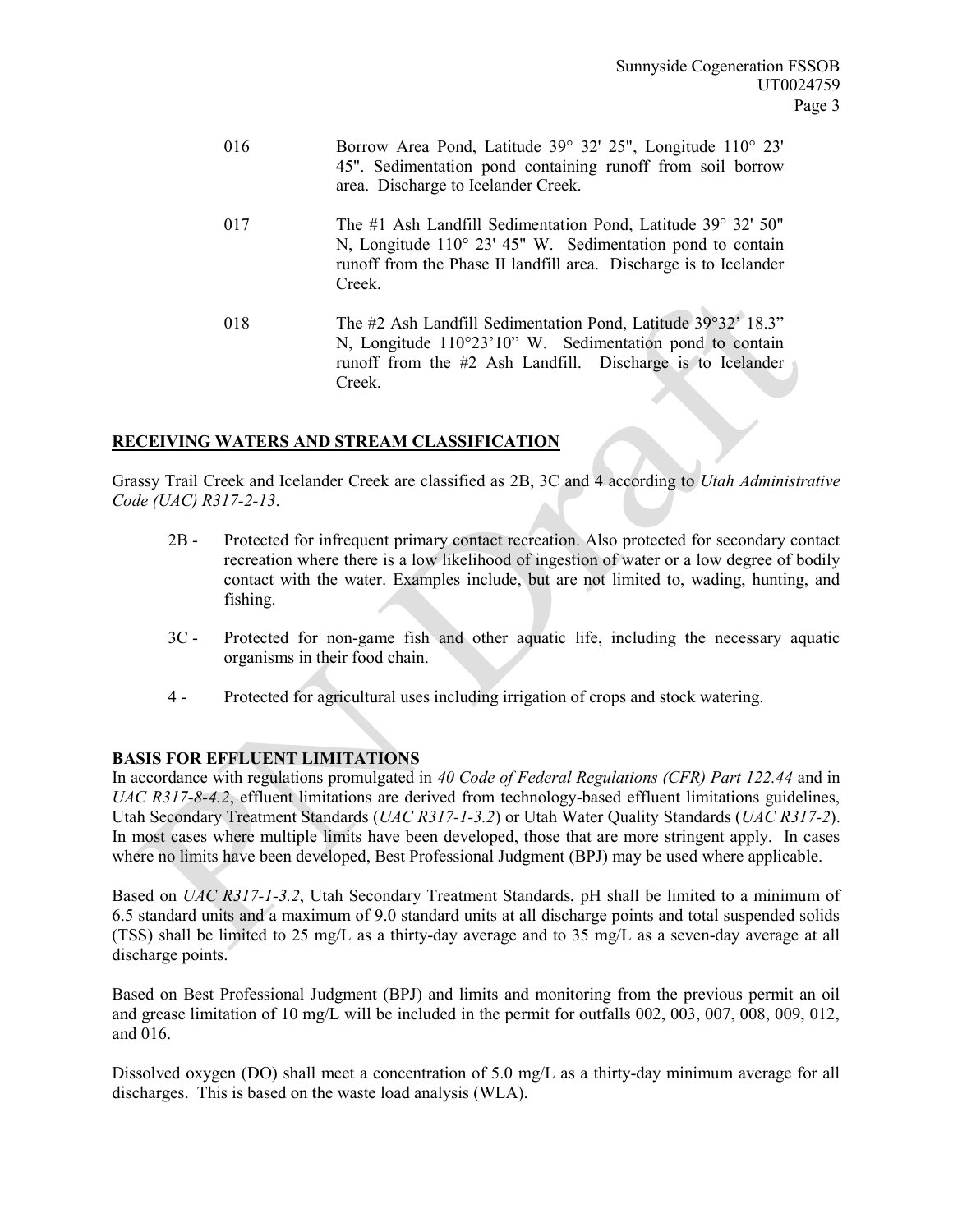Based on 40 CFR 434, Subpart D (Alkaline Mine Drainage), TSS shall have a daily maximum of 70 mg/L at discharge points 007, 008, 009, 012 and 016. The limitation on total iron (T-Fe) in the previous permit was 1.0 mg/L. Based on water quality standards and BPJ, this limitation will be retained in the renewal permit at Outfalls 002, 003, 007, 008, 009, 012 and 016. Also based on BPJ, oil and grease shall be limited visually at Outfalls 007, 008, 009 and 016. If an oil sheen or grease sheen is observed, then a sample must be taken and the concentration of oil and grease shall not exceed 10 mg/L.

Based on 40 CFR 434, Subpart D., special provisions are applicable to the coal mining discharge points (Outfalls 007, 008, 009, 012 and 016). Any discharge or increase in the volume of a discharge caused by precipitation within any 24-hour period less than or equal to the 10-year 24-hour precipitation event (or snowmelt of equivalent volume) may comply with the following limitation instead of the otherwise applicable limitations for TSS:

| Parameter         | <b>Effluent Limitations</b> |  |  |
|-------------------|-----------------------------|--|--|
| Settleable Solids | $0.5$ ml/L                  |  |  |

Any discharge or increase in the volume of a discharge caused by precipitation within any 24 hour period greater than the 10 year 24 hour precipitation event (or snowmelt of equivalent volume) may comply with the following limitations instead of the otherwise applicable limitations:

| Parameter | <b>Effluent Limitations</b> |
|-----------|-----------------------------|
| pH        | 6.5 to $9.0$ S.U.           |

The operator shall have the burden of proof that the discharge or increase in discharge was caused by the applicable precipitation event.

Based on 40 CFR 423.15 (New Source Performance Standards for Steam Electric Power Generating Point Source Category) there shall be no discharge of polychlorinated biphenyl compounds (PCBs) such as those commonly used in transformer fluid at any of the discharge points directly associated with the steam electric power generation facility (Outfalls 013, 014, 017, and 018), or from any other areas associated with SCA.

For discharge points 013, 014, 017 and 018 the following additional limitations (along with those indicated above as applicable to all discharge points) may also apply:

Based on 40 CFR 423.15(j)(2), neither free available chlorine nor total residual chlorine may be discharged from any unit for more than two hours in any one day and not more than one unit in any plant may discharge free available or total residual chlorine at any one time unless the utility can demonstrate to the Director that the units in a particular location cannot operate at or below this level of chlorination. Outfalls 013 and 014 are from storm water run-off sedimentation ponds, which do not have a source of chlorine and have never discharged to date. Since no chlorine is directly discharged to any of the outfall locations, the only possibility of discharging trace amounts of chlorine is from the ash landfills (Outfalls 017and 018). Cooling tower blow down is first mixed with a water clarifier, for solids removal, and the water is reused in the cooling tower. The solids are transported to the ash landfills. It is highly unlikely that any chlorine will leach from the ash landfill during a runoff event, fill the sedimentation pond and be discharged via Outfalls 017 or 018. Therefore based upon BPJ, the chlorine limitations in 40 CFR 423.15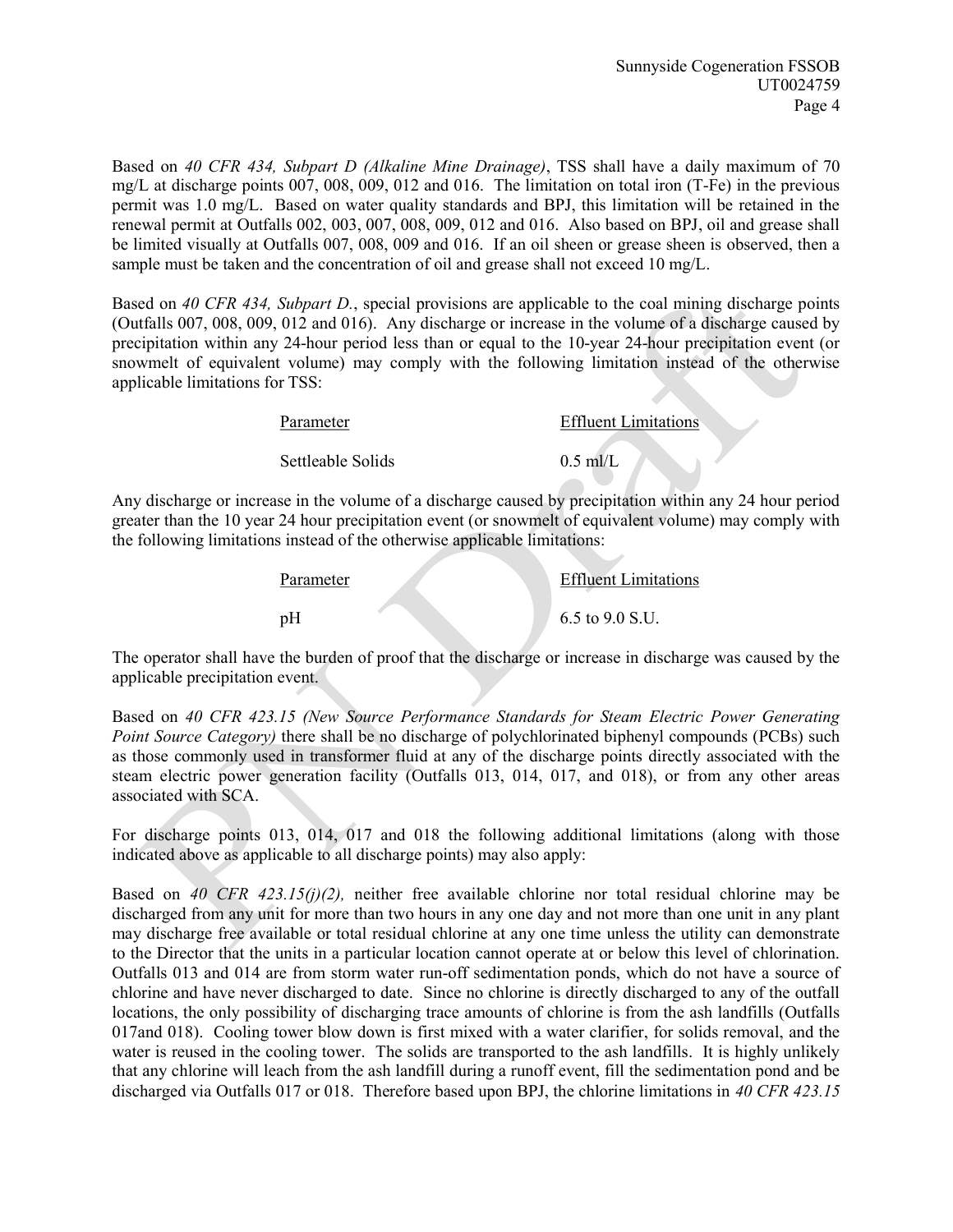have not been included for Outfalls 013, 014, 017 or 018.

At Outfalls 017 and 018, based upon 40 CFR 423.15(j)(1), there shall be no detectable amounts of the 126 priority pollutants in the effluent. Also, based on 40 CFR 423.15(j)(3), instead of monitoring for these pollutants directly, SCA may use engineering calculations which demonstrate that the regulated pollutants are not detectable in the final discharge by the analytical methods in 40 CFR 136.

Based on 40 CFR 423.15(j) (1) total chromium and total zinc effluent limits need to be included in the permit at Outfalls 017 and 018 because the discharge from these ponds is runoff from the ash landfills, which are recipients of clarified cooling tower blow down water (latent with solids). Since the State has no water quality standard for total chromium and the previous permit had an effluent limit of 0.03 mg/L which is more stringent than the categorical limit contained in 40 CFR 423.15(j)(1), the effluent limit from the previous permit will be retained in this permit. Therefore, total chromium will be limited to 0.03 mg/L. The State does have a zinc water quality standard, which is lower than the limit contained in 40 CFR 423.1(j)(1), but higher than the limit contained in the previous permit. Therefore the effluent limit contained in the previous permit will be continued in this permit. Therefore, the limit in this renewal permit for total zinc will be 0.3 mg/L for Outfalls 017 and 018.

Based on 40 CFR 423.15, discharge points 013, 014, 017, and 018 shall be limited to an oil and grease concentration of 15.0 mg/L as an average of daily values for 30 consecutive days. The maximum value for any one day shall not exceed 20 mg/L.

TSS shall be limited to a daily maximum of 100 mg/L at outfalls 013, 017 and 018 based on 40 CFR 423.15(c). TSS shall be limited to a daily maximum of 50 mg/L at outfall 014 based on 40 CFR 423.15(k). Based on 40 CFR 423.15(l), any untreated overflow from facilities designed, constructed, and operated to treat the coal pile runoff which results from a 10 Year, 24 hour rainfall event shall not be subject to the limitations in 40 CFR 423.15(k).

Carried over from the previous permit and based on BPJ, a special provision in this renewal permit is applicable to all the discharge points associated with the steam electric power generating facility (outfalls 013, 014, 017 and 018). Any untreated overflow from facilities designed, constructed, and operated to treat the runoff which results from a 10-year 24-hour runoff event may comply with the following limitation instead of the otherwise applicable limitations:



Total dissolved solids (TDS) mass loading is limited according to policies established by the Colorado River Basin Salinity Control Forum (CRBSCF), as authorized in UAC R317-2-4. Based on the CRBSCF policies, the TDS shall be limited to one-ton per day as a sum of all discharge points. SCA should be able to continue meeting the TDS mass loading limitation.

The TDS effluent limit of 1650 mg/L is the same as in the previous permit and will be retained in this renewal permit.

Based on information submitted by Rusty Netz, Environmental Engineer with SCA the sum of the potential flow from all the discharge points is 1.76 million gallons per day (MGD) and the largest possible flow from any one outfall is 0.45 MGD (Outfall 016). The wasteload allocation indicated a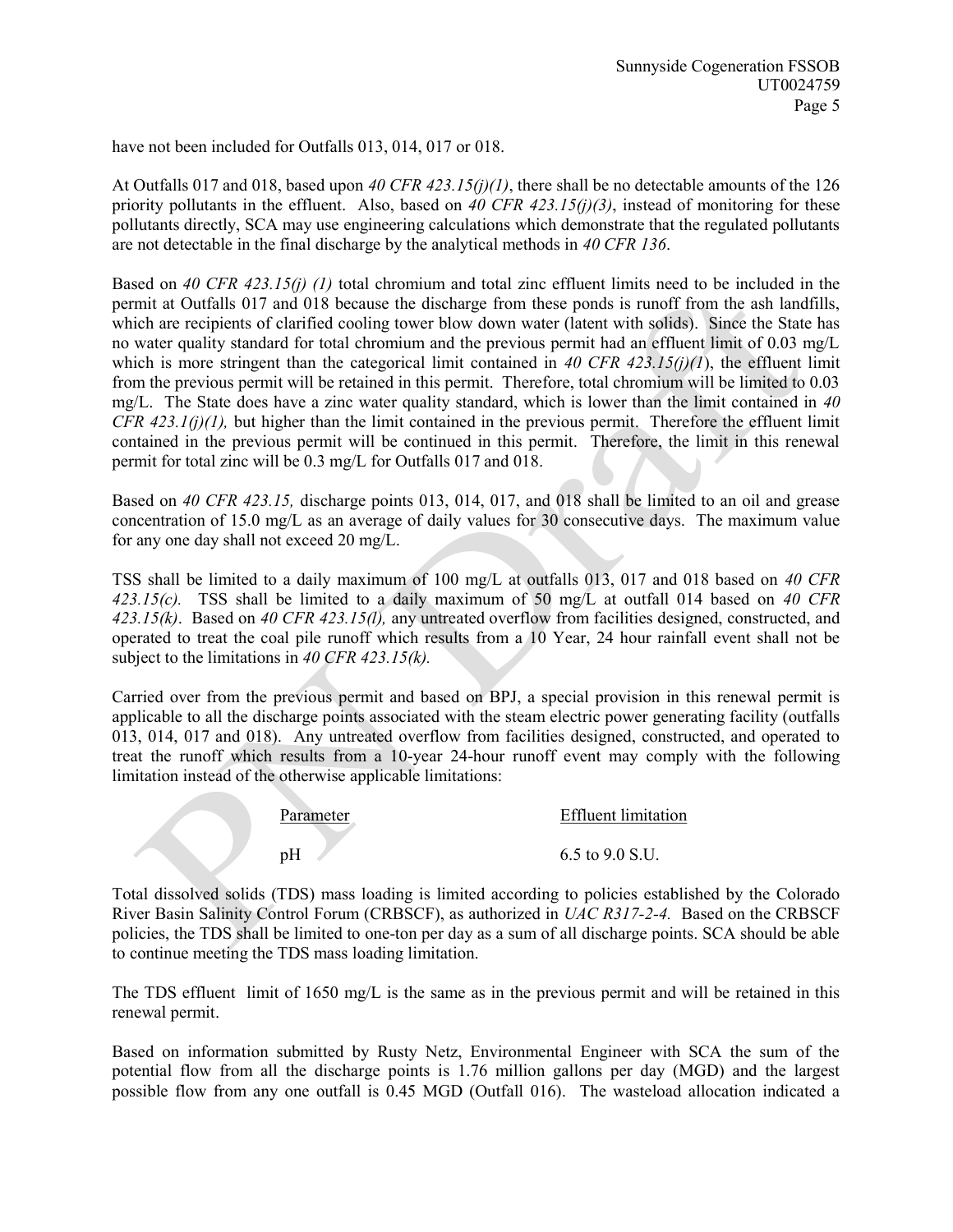design flow of 1.76 MGD and this will be included in the permit as a 30 day average flow.

#### Reasonable Potential Analysis

Since January 1, 2016, DWQ has conducted reasonable potential analysis (RP) on all new and renewal applications received after that date. RP for this permit renewal was not conducted following DWQ's September 10, 2015 Reasonable Potential Analysis Guidance (RP Guidance) because the facility rarely discharges there is inadequate data for use in a RP. SCA "has limited to no industrial contributions" to their waste stream. Therefore it was determined that a full RP was not required, and that no metals monitoring is being added to the permit.

| Effluent           | <b>Effluent Limitations</b> |                       |           |           | <b>Monitoring Requirements</b> |             |
|--------------------|-----------------------------|-----------------------|-----------|-----------|--------------------------------|-------------|
| Characteristics    | 30<br>Day                   | $\overline{7}$<br>Day | Daily     | Daily     | Sample                         | Sample      |
|                    | Average                     | Average               | Minimum   | Maximum   | Frequency                      | Type        |
| Flow, 'MGD         |                             |                       |           |           |                                |             |
| Outfall 002        | $b^*$                       | ${}^{2}NA$            | NA        | Report    | Monthly                        | Measured    |
| Outfall 003        | $*$ b 0.12                  | <b>NA</b>             | NA        | Report    | Monthly                        | Measured    |
| Outfall 007        | 0.13                        | NA                    | <b>NA</b> | Report    | Monthly                        | Measured    |
| Outfall 008        | 0.14                        | NA                    | NA        | Report    | Monthly                        | Measured    |
| Outfall 009        | 0.29                        | NA                    | NA        | Report    | Monthly                        | Measured    |
| Outfall 012        | 0.21                        | NA                    | <b>NA</b> | Report    | Monthly                        | Measured    |
| Outfall 013        | 0.09                        | NA                    | NA        | Report    | Monthly                        | Measured    |
| Outfall 014        | 0.45                        | NA                    | <b>NA</b> | Report    | Monthly                        | Measured    |
| Outfall 016        | 0.15                        | NA                    | <b>NA</b> | Report    | Monthly                        | Measured    |
| Outfall 017        | 0.17                        | NA                    | NA        | Report    | Monthly                        | Measured    |
| Outfall 018        |                             | <b>NA</b>             | NA        | Report    | Monthly                        | Measured    |
| Oil & Grease, mg/L |                             |                       |           |           |                                |             |
| $*_a$              |                             |                       |           |           |                                |             |
| Outfall 002        | NA                          | NA                    | <b>NA</b> | 10        | Monthly                        | Grab        |
| Outfall 003        | <b>NA</b>                   | NA                    | <b>NA</b> | 10        | Monthly                        | Grab        |
| Outfall 007        | <b>NA</b>                   | NA                    | <b>NA</b> | 10        | Monthly                        | Visual/Grab |
| Outfall 008        | NA                          | <b>NA</b>             | NA        | 10        | Monthly                        | Visual/Grab |
| Outfall 009        | <b>NA</b>                   | <b>NA</b>             | NA        | 10        | Monthly                        | Visual/Grab |
| Outfall 012        | <b>NA</b>                   | <b>NA</b>             | NA        | 10        | Monthly                        | Visual/Grab |
| Outfall 013        | 15                          | NA                    | NA        | 20        | Monthly                        | Grab        |
| Outfall 014        | 15 <sup>5</sup>             | NA                    | NA        | 20        | Monthly                        | Grab        |
| Outfall 016        | NA                          | NA                    | NA        | 10        | Monthly                        | Visual/Grab |
| Outfall 017        | 15                          | NA                    | NA        | 20        | Monthly                        | Grab        |
| Outfall 018        | 15                          | NA                    | $\rm NA$  | 20        | Monthly                        | Grab        |
| TSS, mg/L          | 25                          | 35                    | NA        | 70        | Monthly                        | Grab        |
| Outfall 002        | 25                          | 35                    | NA        | NA        | Monthly                        | Grab        |
| Outfall 003        | 25                          | 35                    | NA        | NA        | Monthly                        | Grab        |
| Outfall 013        | 25                          | 35                    | NA        | 100       | Monthly                        | Grab        |
| Outfall 014 *c     | 25                          | 35                    | NA        | 50        | Monthly                        | Grab        |
| Outfall 017        | 25                          | 35                    | NA        | 100       | Monthly                        | Grab        |
| Outfall 018        | 25                          | 35                    | $\rm NA$  | 100       | Monthly                        | Grab        |
| TDS, mg/L *d       | <b>NA</b>                   | <b>NA</b>             | <b>NA</b> | 1650      | Monthly                        | Grab        |
| pH, standard units | <b>NA</b>                   | <b>NA</b>             | 6.5       | 9.0       | Monthly                        | Grab        |
| DO, mg/L           | <b>NA</b>                   | <b>NA</b>             | 5.0       | <b>NA</b> | Monthly                        | Grab        |
| Total Iron, mg/L   |                             |                       |           |           |                                |             |
| Outfall 002        | <b>NA</b>                   | NA                    | <b>NA</b> | 1.00      | Monthly                        | Grab        |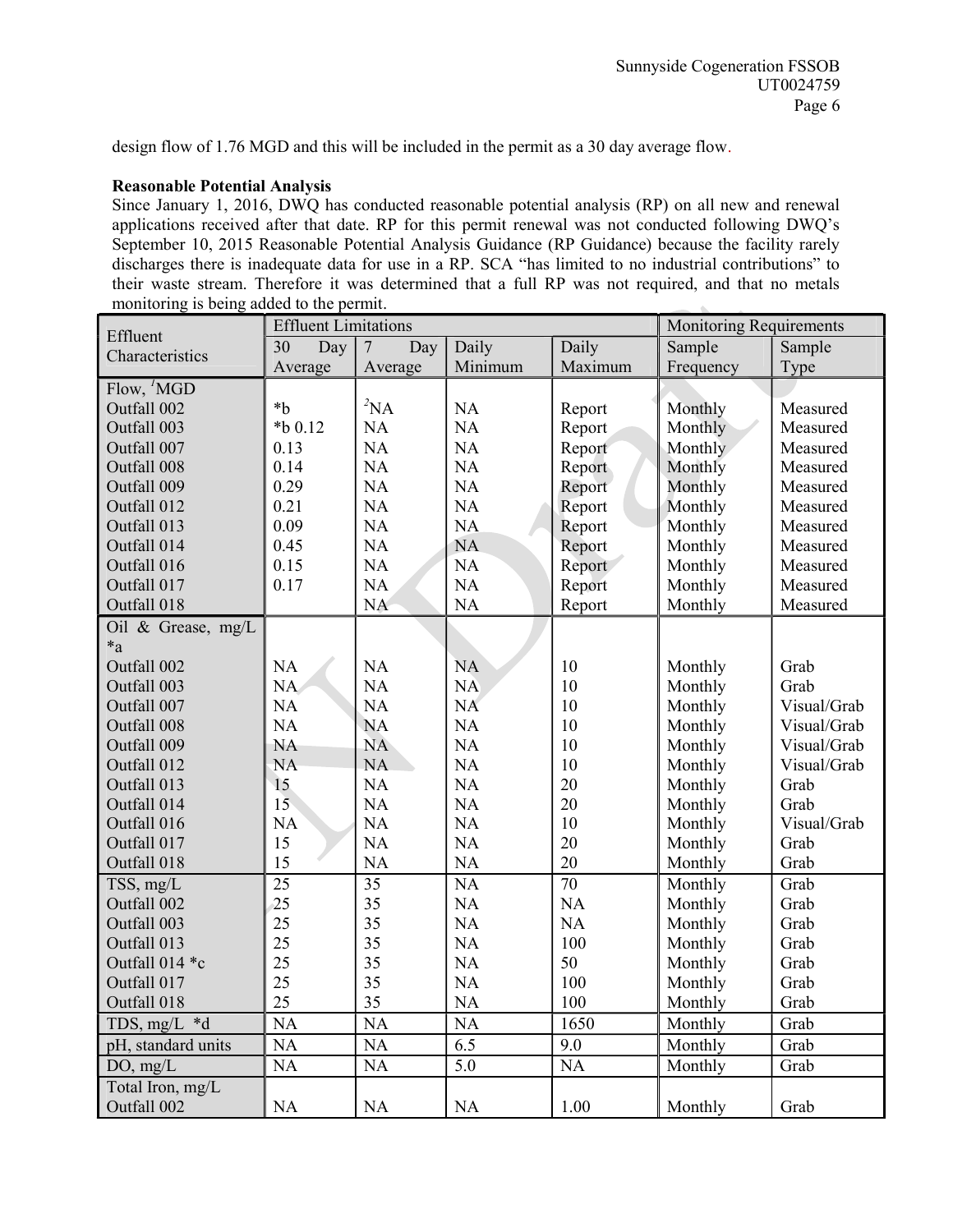| Outfall 003                                        | <b>NA</b> | <b>NA</b> | <b>NA</b> | 1.00 | Monthly | Grab   |
|----------------------------------------------------|-----------|-----------|-----------|------|---------|--------|
| Outfall 007                                        | <b>NA</b> | <b>NA</b> | <b>NA</b> | 1.00 | Monthly | Grab   |
| Outfall 008                                        | <b>NA</b> | <b>NA</b> | <b>NA</b> | 1.00 | Monthly | Grab   |
| Outfall 009                                        | <b>NA</b> | <b>NA</b> | <b>NA</b> | 1.00 | Monthly | Grab   |
| Outfall 012                                        | <b>NA</b> | <b>NA</b> | <b>NA</b> | 1.00 | Monthly | Grab   |
| Outfall 016                                        | <b>NA</b> | <b>NA</b> | <b>NA</b> | 1.00 | Monthly | Grab   |
| Total<br>Chromium,                                 |           |           |           |      |         |        |
| mg/L                                               |           |           |           |      |         |        |
| Outfall 017                                        | 0.03      | <b>NA</b> | <b>NA</b> | 0.03 | Monthly | Grab   |
| Outfall 018                                        | 0.03      | <b>NA</b> | <b>NA</b> | 0.03 | Monthly | Grab   |
| Total Zinc, mg/L                                   |           |           |           |      |         |        |
| Outfall 017                                        | 0.3       | <b>NA</b> | <b>NA</b> | 0.3  | Monthly | Grab   |
| Outfall 018                                        | 0.3       | <b>NA</b> | <b>NA</b> | 0.3  | Monthly | Grab   |
| Sanitary Waste *e                                  | <b>NA</b> | <b>NA</b> | <b>NA</b> | None | Monthly | Visual |
| MGD: million gallons per day<br>NA: not applicable |           |           |           |      |         |        |

\*a With the exception of Outfalls 002, 003, 013, 014, 017, and 018 monitoring for Oil & Grease shall be a visual test performed at least once per month. If any oil and/or grease sheens are observed visually, then a sample of the effluent shall be taken immediately and that sample shall not exceed 10 mg/L. In addition to the monthly sampling requirement for Oil & Grease at Outfalls 002, 003, 013, 014, 017 and 018, a sample for Oil & Grease shall also be immediately taken whenever sheen is observed on the effluent or there is another reason to believe oil and grease is present.

\*b The only discharge from outfalls 002 and 003 would be for essential maintenance from the deep water wells.

\*c Any untreated overflow from facilities designed, constructed, and operated to treat the coal pile runoff which results from a 10-year 24-hour precipitation event shall not be subject to a daily maximum of 50 mg/L.

\*d In addition to the concentration limitation, the total amount of total dissolved solids shall not exceed a maximum of 1 ton (2000 lbs) per day as a sum of all outfalls.

\*e There shall be no sanitary waste in the discharge.

# SELF-MONITORING AND REPORTING REQUIREMENTS

The self-monitoring requirements have not been changed from the previous permit. The permit will require reports to be submitted monthly and annually, as applicable, on Discharge Monitoring Report (DMR) forms due 28 days after the end of the monitoring period. Effective January 1, 2017, monitoring results must be submitted using NetDMR unless the permittee has successfully petitioned for an exception. Lab sheets for metals must be attached to the DMRs.

# BIOSOLIDS

The State of Utah has adopted the 40 CFR 503 federal regulations for the disposal of sewage sludge (biosolids) by reference. However, this facility does not receive, generate, treat or dispose of biosolids. Therefore 40 CFR 503 does not apply.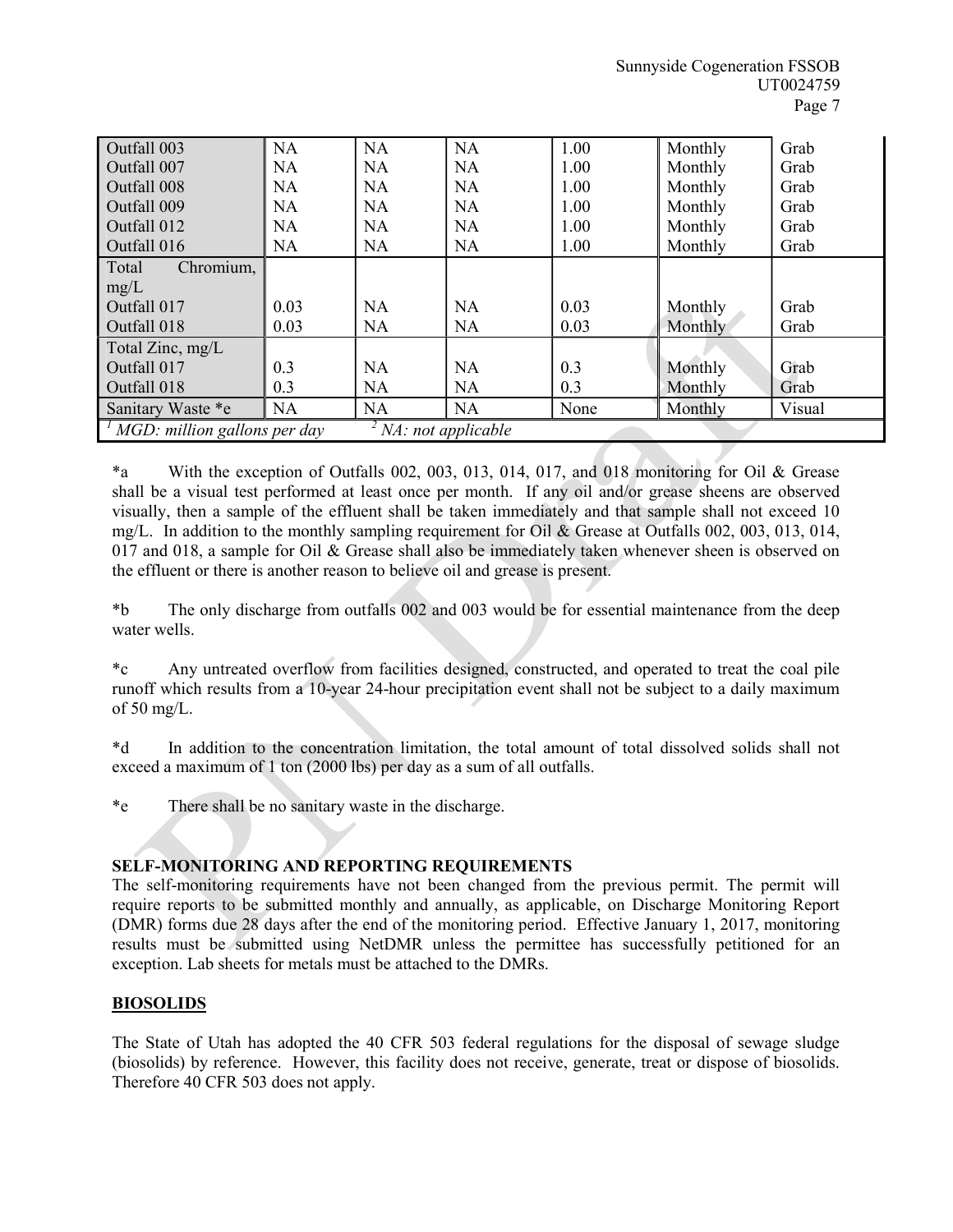# STORM WATER

#### STORMWATER REQUIREMENTS

The storm water requirements are based on the UPDES Multi-Sector General Permit (MSGP) for Storm Water Discharges for Industrial Activity, General Permit No. UTR000000. All sections of the MSGP that pertain to discharges from the SCA facility have been included and sections which are redundant or do not pertain have been deleted. The permit requires the preparation and implementation of a Storm Water Pollution Prevention Plan (SWPPP) for all areas within the confines of the facility. The SCA facility has developed a SWPPP and was concluded to be sufficient for the facility during inspection.

#### PRETREATMENT REQUIREMENTS

Any process wastewater that the facility may discharge to the sanitary sewer, either as direct discharge or as a hauled waste, is subject to federal, state and local pretreatment regulations. Pursuant to Section 307 of the Clean Water Act, the permittee shall comply with all applicable Federal General Pretreatment Regulations promulgated, found in 40 CFR section 403, the State Pretreatment Requirements found in UAC R317-8-8, and any specific local discharge limitations developed by the Publicly Owned Treatment Works (POTW) accepting the waste.

In addition, in accordance with 40 CFR 403.12(p)(1), the permittee must notify the POTW, the EPA Regional Waste Management Director, and the State hazardous waste authorities, in writing, if they discharge any substance into a POTW which if otherwise disposed of would be considered a hazardous waste under 40 CFR 261. This notification must include the name of the hazardous waste, the EPA hazardous waste number, and the type of discharge (continuous or batch).

# BIOMONITORING REQUIREMENTS

A nationwide effort to control toxic discharges where effluent toxicity is an existing or potential concern is regulated in accordance with the State of Utah Permitting and Enforcement Guidance Document for Whole Effluent Toxicity Control (biomonitoring). Authority to require effluent biomonitoring is provided in Permit Conditions, UAC R317-8-4.2, Permit Provisions, UAC R317-8-5.3 and Water Quality Standards, UAC R317-2-5 and R317 -2-7.2.

The Permit and Enforcement Guidance Document for Whole Effluent Toxicity DWQ, February 2018, states that Whole Effluent Toxicity testing is required in UPDES permit where there is reasonable potential to discharge toxics. SCA is categorized as a minor industrial facility. There is no discharge of process water as it is all recirculated. All discharges are from stormwater activities. For these reasons and based upon BPJ, a reasonable potential for toxicity does not exist and therefore, biomonitoring is not included as part of the effluent monitoring program. However, the permit will contain a WET reopener provision.

#### PERMIT DURATION

It is recommended that this permit be effective for a duration of five (5) years.